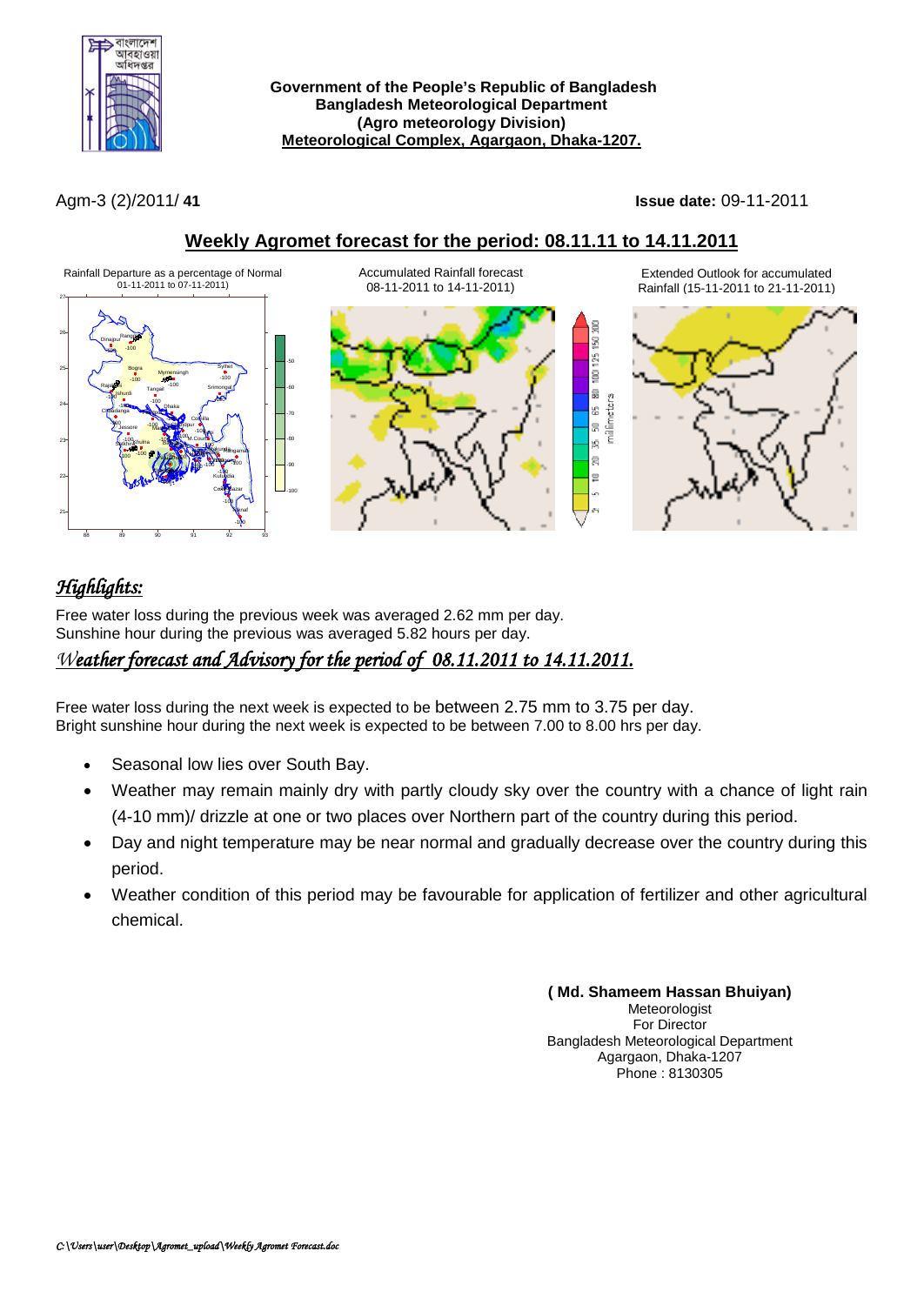# **Bangla Version**

### *c~e©vfvm, mgq: 08-11-2011 †\_‡K 14-11-2011*



#### *প্ৰধান বৈশিষ্ট্য সম্মহঃ-*

গত সপ্তাহের দৈনিক বাম্পীভবনের গড় ২.৬২ মিঃ মিঃ ছিল।  $\eta$ ত সপ্তাহের দৈনিক সূর্যকিরণ কালের গড় ৫.৮২ ঘন্টা ছিল।

### *আবহাওয়া প্*ৰ্বাভাসঃ- ০৮-১১-২০১১ ইং থেকে ১৪-১১-২০১১ ইং পৰ্যন্ত।

আগামী সপ্তাহের বাষ্পীভবনের দৈনিক গড মান ২.৭৫ মিঃমিঃ থেকে ৩.৭৫ মিঃমিঃ থাকতে পারে। আগামী সপ্তাহের সূর্যকিরণকালের দৈনিক গড় মান ৭.০০ ঘন্টা থেকে ৮.০০ ঘন্টা থাকতে পারে।

- *দ*ক্ষিণ বঙ্গোপসাগরে একটি মৌসূমী লঘুচাপ অবস্থান করছে।
- $G$  সপ্তাহে সারাদেশের আবহাওয়া আংশিক মেঘলাসহ প্রধানতঃ শুষ্ক থাকতে পারে। সেই সাথে উত্তারাঞ্চলের দুই /এক জায়গায় হালকা (০৪-১০মিঃ মিঃ) /গুড়ি গুড়ি বৃষ্টির সম্ম্ববনা রয়েছে।
- $\alpha$  সময়ে সারাদেশের দিন এবং রাতের তাপমাত্রা স্বাভাবিকের কাছাকাছি এবং তা ক্রমন্ময়েহ্রাস পেতে পারে।
- *G mßv‡ni AvenvIqv K"wl ivmvqwbK DcKiY e¨env‡ii Dc‡qvMx \_vK‡Z cv‡i|*

*(*মোঃ শামীম হাসান **ভ্**ইয়া) **আবহাওয়াবিদ** পরিচালকের পক্ষে বাংলাদেশ আবহাওয়া অধিদপ্তর, ঢাকা-১২০৭।